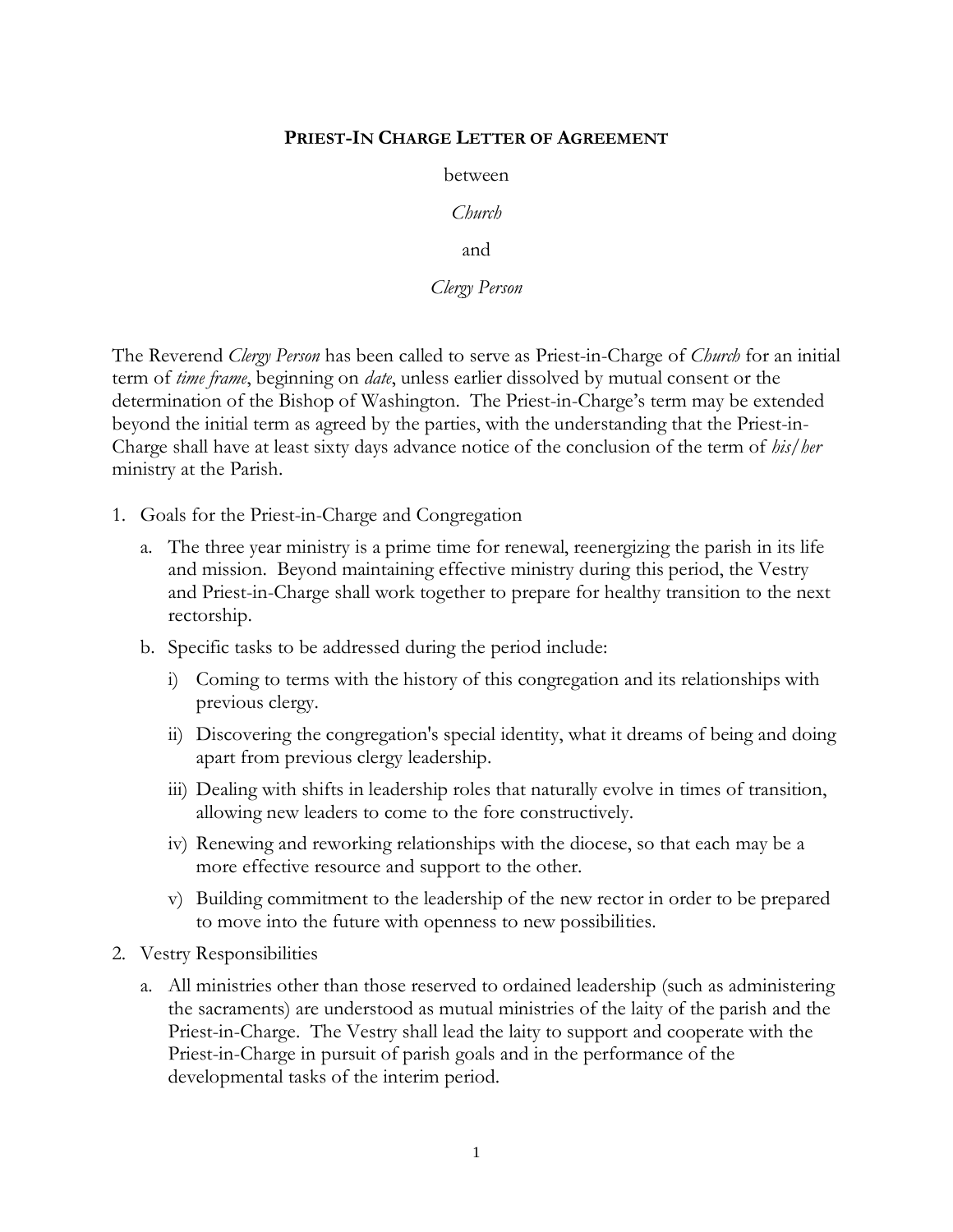- b. The Vestry is the legal agent for the parish in all matters concerning its corporate property and in its relationship with the Priest-in-Charge. The Vestry will see that the Priest-in-Charge is properly supported, personally and organizationally as well as in the Vestry's financial obligations to the Priest-in-Charge.
- 3. The Responsibilities of the Priest-in-Charge
	- a. The Priest-in-Charge represents and extends the ministry which is the Bishop's pastoral and canonical responsibility for congregations in leadership transition. The Priest-in-Charge shall lead the Parish as pastor, priest and teacher, sharing in the councils of this congregation and of the whole church, in communion with our Bishop. In these capacities, the responsibilities of the Priest-in-Charge shall include:
		- i) Working with the Vestry and other lay leaders to maintain the regular schedule of worship services and preaching, education, pastoral care and pastoral offices (weddings, funerals, baptisms), calling upon the sick and shut-in, visiting newcomers, and ongoing administration of the parish.
		- ii) Supervising all parish staff in the exercise of their responsibilities and ministries, for which they shall be accountable to the Priest-in-Charge.
		- iii) Functioning as Chair of the Vestry, and support the Vestry in its responsibilities.
	- b. A primary ministry of the Priest-in-Charge is to prepare the congregation for being ready to call a rector. To this end, the work of the Priest-in-Charge shall include:
		- i) Helping the congregation deal with its grief and any other unresolved issues arising from the rector's departure.
		- ii) Dealing with internal conflicts and help heal any divisions within the congregation.
		- iii) Helping the Vestry, lay leaders and staff make such changes as may be needed to align parish life and administration with generally accepted standards in the diocese.
	- c. The Priest-in-Charge shall meet periodically as requested with the Bishop, the Canon for Congregational Vitality, and the Canon to the Ordinary to review the progress of this ministry and shall submit such written reports as are requested by the Bishop from time to time.
	- d. The Priest-in-Charge will communicate regularly with any consultant engaged to assist the congregation with any issues of transition.
	- e. After 18 months the vestry, the Priest-in-Charge, the Bishop of Washington shall meet and determine if it is in the mutual interest of the congregation and the Priestin-Charge to call the Priest-in-Charge as rector. If that is the will of the vestry, the vestry, Priest-in-Charge and congregation will be led through a Strategic Ministry Review review process that will lead to this transition within a 6-12 month period. If it is the decision of the vestry not to call the Priest-in-Charge as rector, the Priest-in-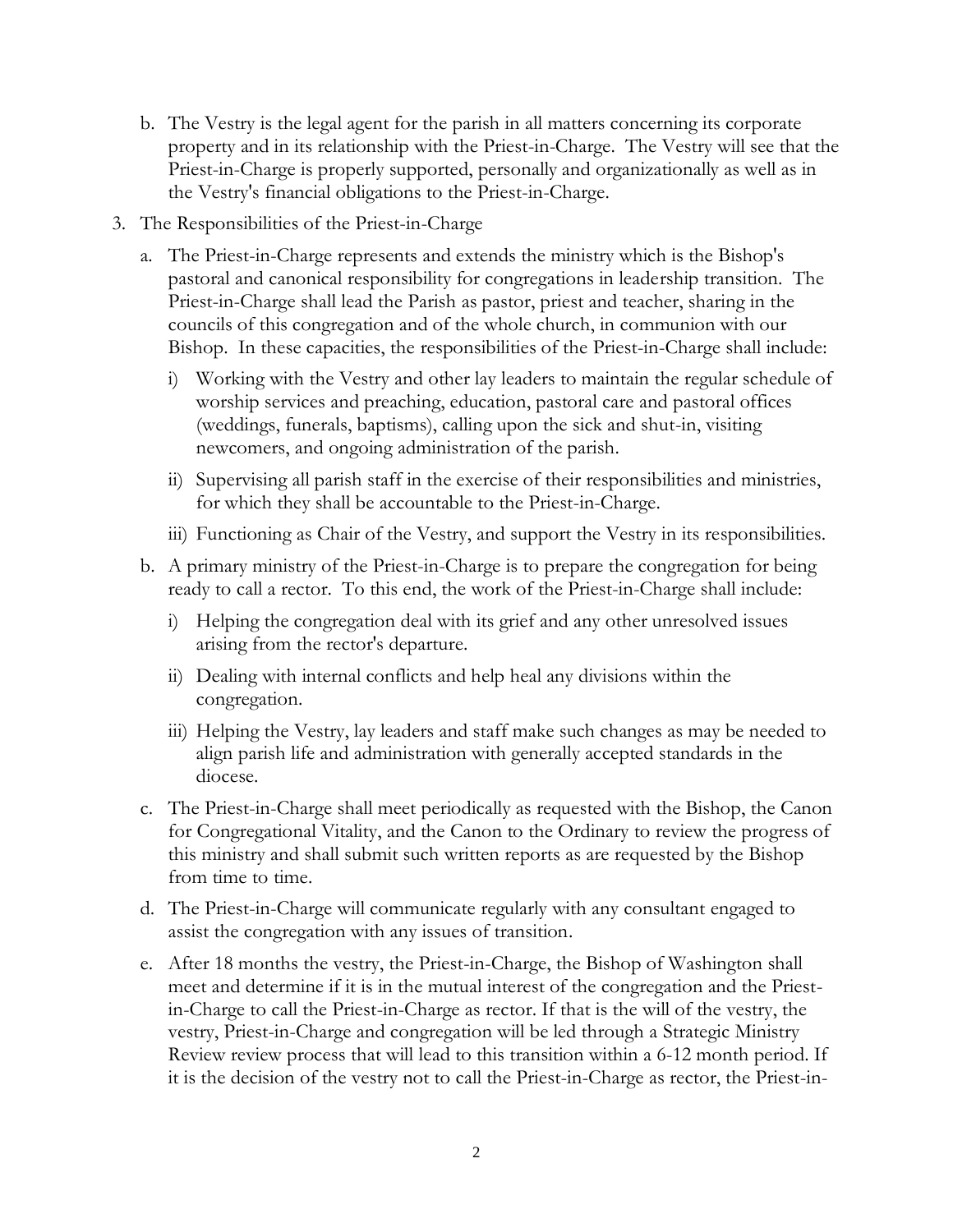Charge will be given the opportunity to serve the remaining 18 months of this agreement as the Interim Rector.

- 4. Times of Work and Leave.
	- a. The Priest-in-Charge's scheduled workweek is five days, which shall include Sunday activities. The Priest-in-Charge is expected to preserve at least one continuous twenty-four hour period each week solely for personal and family use.
	- b. The Priest-in-Charge will have the following periods of leave at full compensation:
		- i) National Holidays, to be taken so as not to interfere with worship for major occasions.
		- ii) Annual Vacation, at the rate of one month per year, consisting of twenty-three workdays, which shall include five Sundays.
		- iii) Sick Leave, which shall accrue at the rate of [12] days of sick leave per calendar year. Sick leave is to be used when ill, to care for dependent family members who are ill, or to attend personal medical appointments.
		- *iv) [Professional Development Leave, at the rate of two weeks per year [excepting Sundays?]]*
- 5. Compensation.
	- a. The Priest-in-Charge's cash compensation shall be the sum of (i) *amount* salary per month, paid monthly *plus (ii)* a quarterly payment as compensation for half of the Priest-in-Charge's expense under the Self Employment Contribution Act, computed by multiplying 7.65% *times* the salary paid during the previous calendar quarter.
	- b. Upon the Priest-in-Charge's request, the Vestry will designate a portion of the Priestin-Charge's salary as total amount as housing allowance in accordance with Section 107 of the Internal Revenue Code of 1986 and regulations promulgated thereunder.
	- c. The Vestry shall pay the following benefits:
		- i) Church Pension Fund Assessment on the Priest-in-Charge's annual cash compensation.
		- ii) [Group Life and Accidental Death and Dismemberment Insurance To be confirmed with Kathleen Hall at CH.]
		- iii) [Workers' Compensation Insurance, as provided by State Law To be confirmed with Kathleen Hall.]
		- iv) The Priest-in-Charge will receive health coverage paid by the parish (contact Kathleen Hall for dollar amount).
	- d. The Vestry shall reimburse the Priest-in-Charge for the following expenses incurred by the Priest-in-Charge in carrying out the responsibilities of office:
		- i) Travel expenses, at the prevailing IRS rate (currently \$0.505 per mile, plus out-ofpocket costs of parking fees, tolls, bus fares, etc., [subject to a maximum of  $\frac{1}{2}$  per month.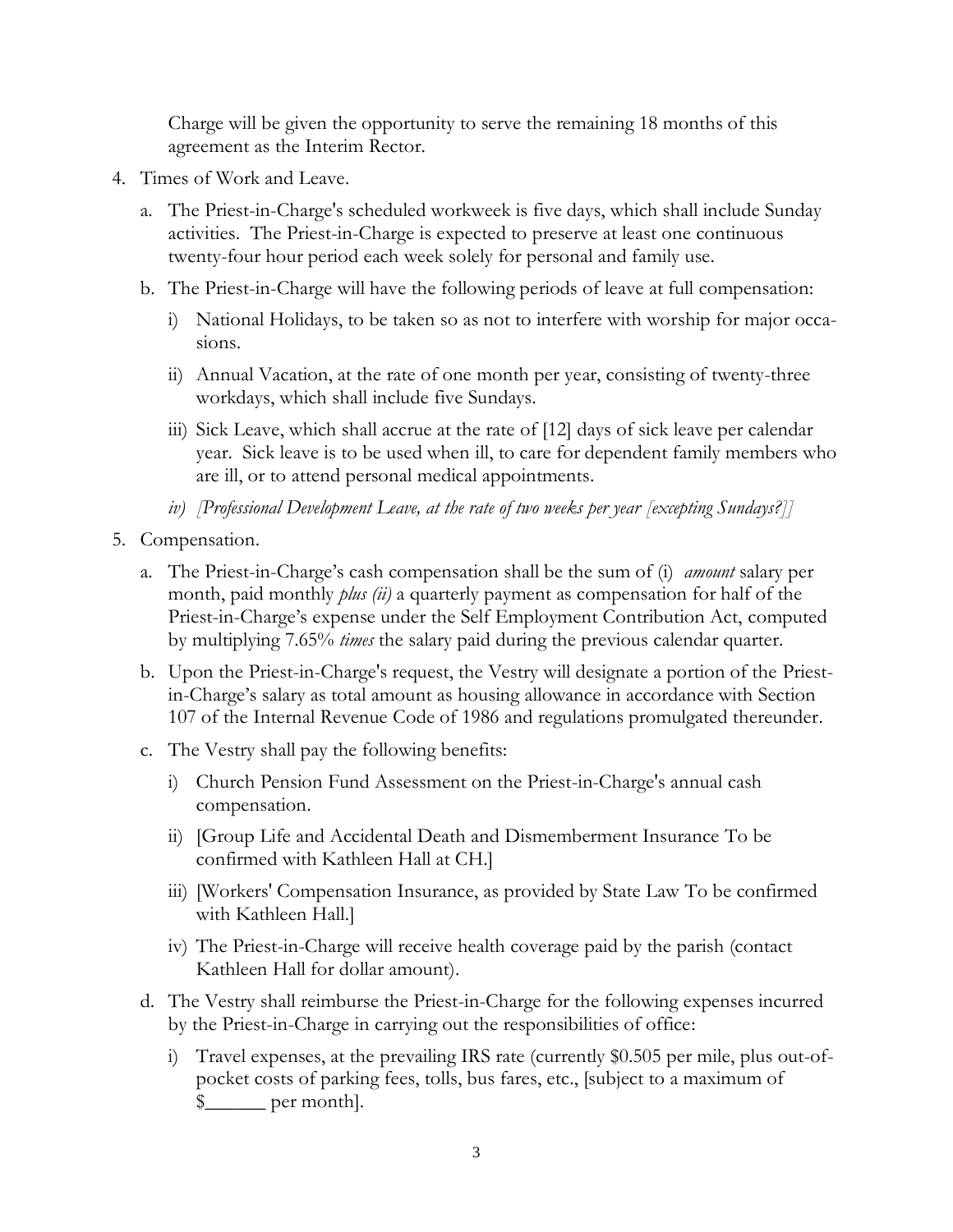- ii) Other reasonable expenses (subject to a limit of \$\_\_\_\_\_\_\_\_ per calendar year) incurred in carrying out the responsibilities of the Priest-in-Charge. Individual expenses greater than  $\frac{1}{2}$  shall be approved in advance by  $\frac{1}{2}$
- iii) Professional Development expenses up to \$\_\_\_\_\_ per calendar year.
- 6. Discretionary Fund. In lieu of the funds specified in Canon II.9.5(b)(6) in the Canons of the General Convention, the Vestry agrees to make available from the operating budget an amount of \$\_\_\_\_\_\_ per month to be administered by the Priest-in-Charge. The Discretionary Fund shall be subject to review in conjunction with the annual audit. Amounts in the Discretionary Fund are Parish funds and, as such, any balance in the Discretionary Fund at the conclusion of the Priest-in-Charge's ministry shall remain among the funds of the Parish.
- 7. Supplementary Compensation. The Priest-in-Charge shall not charge fees for performing any rites of the Church (for example, baptisms, marriages, funerals) for members of the Parish. The Priest-in-Charge may, however, receive income from other sources, such as (i) Sacramental services on behalf of persons not in any way related to the Parish and (ii) Fees and honoraria for professional services performed on personal time for groups unrelated to the Parish, or for sermons, books or articles published outside the Parish.
- 8. Use Of Building. It is understood that the general pattern of building use followed during the last rectorship shall be maintained, unless there is specific action of the Vestry to the contrary. The Priest-in-Charge may grant use of the buildings to individuals or groups from outside the Parish only in accordance with guidelines approved by the Vestry.
- 9. Disputes. If the Interim Priest-in-Charge and Vestry are in disagreement concerning interpretation of this Letter of Agreement, either party may appeal for mediation to the Office of the Bishop of Washington.
- 10. Approval of the Vestry. The terms of this Letter of Agreement were approved by the Vestry at a duly called meeting on *date*.

The Reverend *Clergy Person*

\_\_\_\_\_\_\_\_\_\_\_\_\_\_\_\_\_\_\_\_\_\_\_\_\_\_\_\_\_\_\_\_\_\_\_\_

\_\_\_\_\_\_\_\_\_\_\_\_\_\_\_\_\_\_\_\_\_\_\_\_\_\_\_\_\_\_\_\_\_\_\_\_

*Name*, Senior Warden